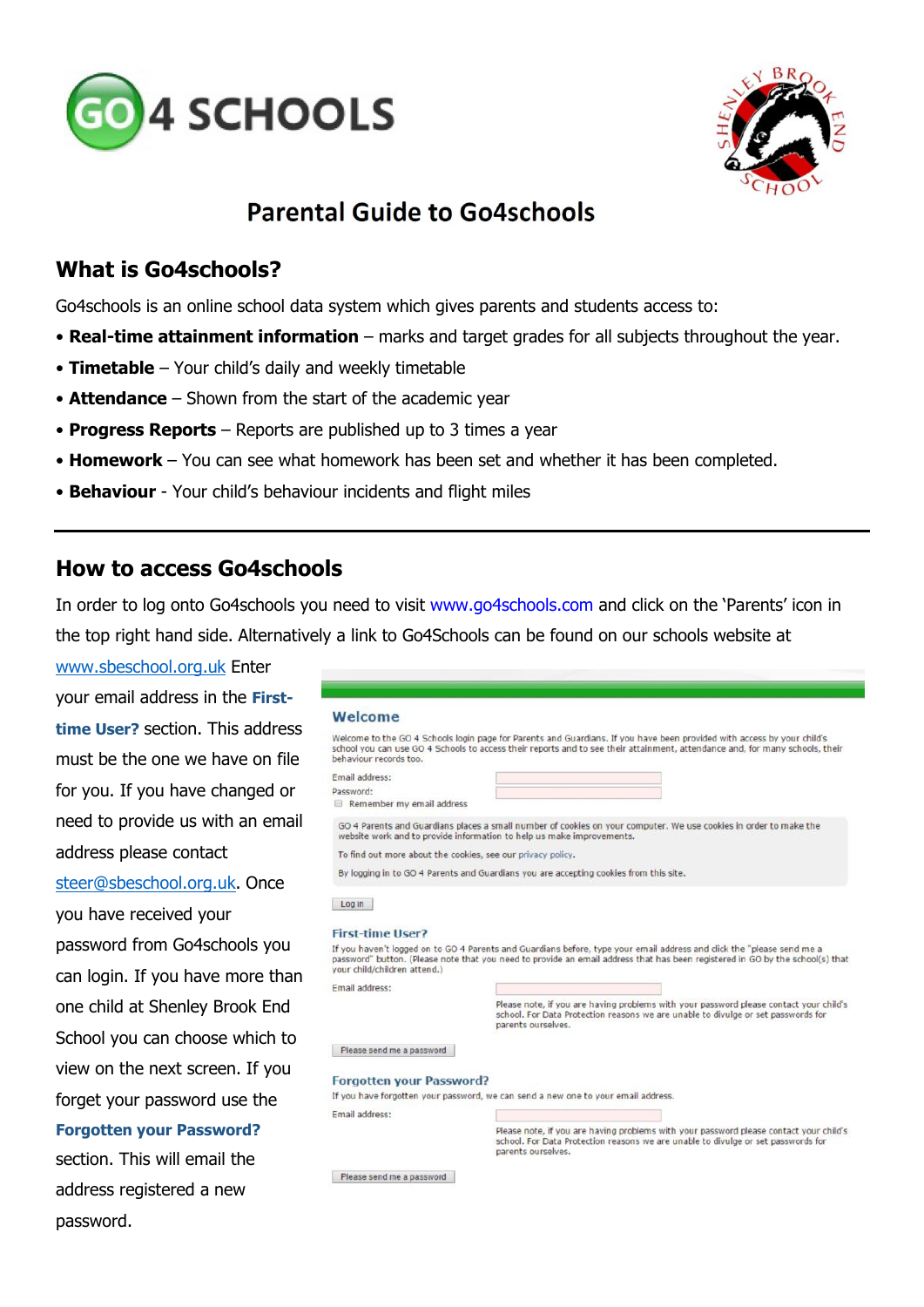## **Timetable**

## **Today's timetable**

| 09:50 09:50<br><b>We</b> 09:00<br>English<br>8BCY/En<br>EN7 | 10:45<br>Science<br>8BCX/Sc<br>Miss A Richard: Ms R Koomson<br>L <sub>12</sub> | 11:55 11:55<br>11:05<br>Geography<br>8EDD/Ga<br><b>HUM5</b> | 12:50<br>Step Up<br>8BME/Su<br>Mrs A Willgress Miss A Richards<br>EN2 | 13:40<br>Life Skill<br>8EDD/Lf<br>Miss R Swindel Mr J Anyang<br><b>HU11</b> | 15:25 15:25<br>14:30 14:30<br>Maths<br>8BCX/Ma<br>MA13 | 16:25 |
|-------------------------------------------------------------|--------------------------------------------------------------------------------|-------------------------------------------------------------|-----------------------------------------------------------------------|-----------------------------------------------------------------------------|--------------------------------------------------------|-------|
| <b>OI &amp;B ①</b>                                          | O1200                                                                          | <b>OI &amp;B ①</b>                                          | O1200                                                                 | GI I                                                                        | $O1$ $\Delta E$ $\hat{U}$                              |       |

You will be able to see your child's two week timetable.

# Homework

#### Ongoing and recent homework tasks

Showing 1 homework task due within the next 7 days or the last 7 days | 2 tasks in total | View full list of homework tasks

| Due                 | Subject | <b>Title</b>        | Guidance time | Set                 | Done   |
|---------------------|---------|---------------------|---------------|---------------------|--------|
| Tue, 10 Sep<br>2019 | English | <b>Reading Task</b> | 20-30 min.    | Tue, 03 Sep<br>2019 | $\Box$ |

You will now be able to see and download your child's homework. Students can also login to go4schools with their school email and password to look at homework and progress information.

# Detailed progress

#### **Detailed progress**

| <b>Subject</b>                         | result<br>KS <sub>2</sub><br>$\overline{ }$<br>Year | <b>MDG</b>         | Grade<br>Forecast | Previous           | <b>Mark sheet summary</b>                                                                                      |
|----------------------------------------|-----------------------------------------------------|--------------------|-------------------|--------------------|----------------------------------------------------------------------------------------------------------------|
| ■ Art<br>Miss C Huggan                 | 4c                                                  | 6                  | 4                 | 5                  | <b>Forecast Grade</b><br>4<br>Attitude<br>Developing<br>Developing<br><b>Skills</b><br>Developing<br>Knowledge |
| <b>BI BTEC PE Award</b><br>Miss C Dell | 4c                                                  | Level<br>2<br>Pass | ÷.                | Level<br>2<br>Pass | <b>Forecast Grade</b><br>Attitude<br>٠<br><b>Skills</b><br>۰                                                   |

This section provides you with the grades and marks your child has achieved in the different areas assessed in each subject.